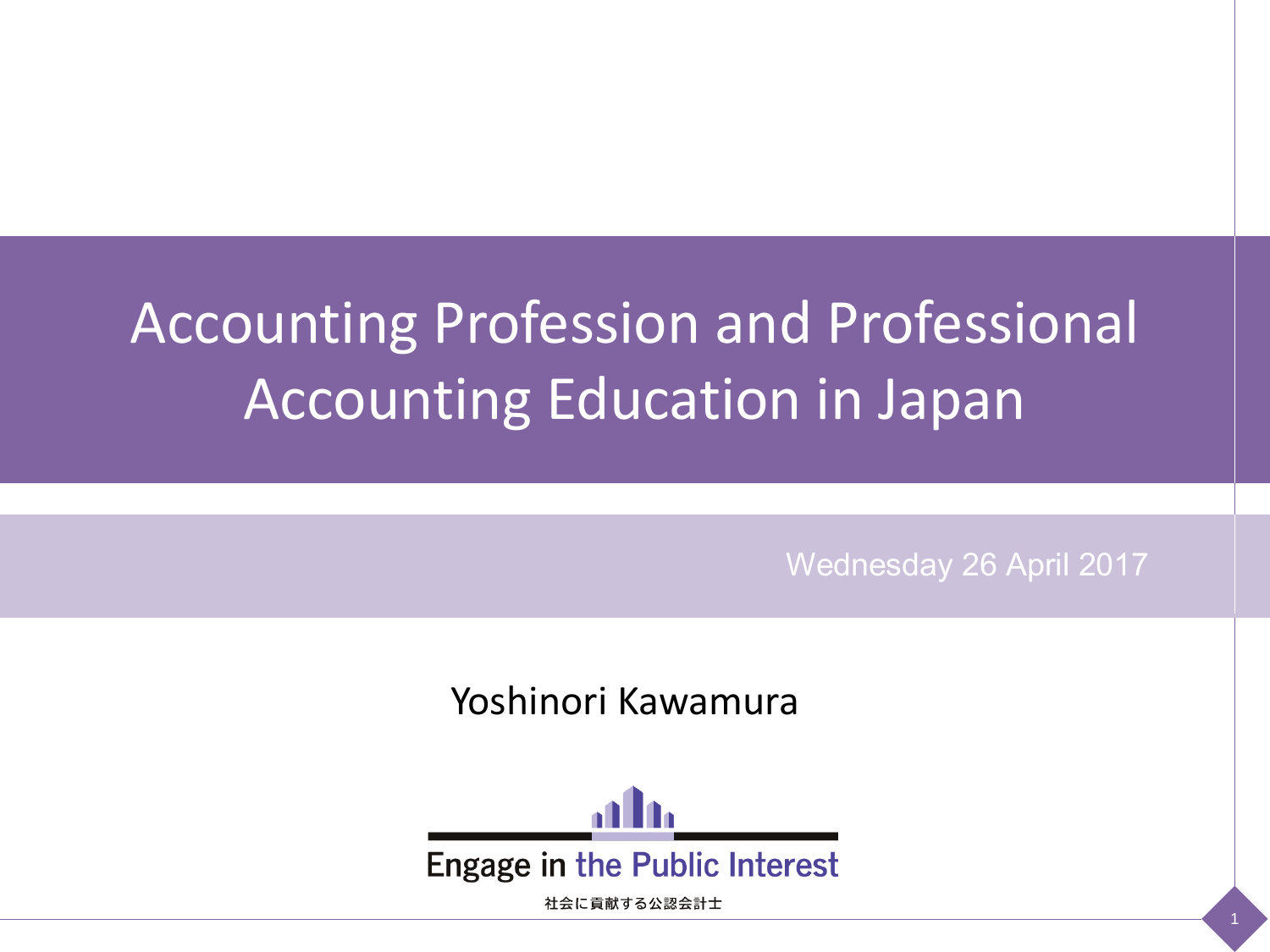## Table of Contents

- 1. Accounting Profession and Qualifications
- 2. JICPA Membership
- 3. IPD
	- 3.1. Becoming a CPA
	- 3.2. CPA Exam
	- 3.3. Pass Rates of CPA Exam
	- 3.4. Successful Candidates of the CPA Exam
	- 3.5. Professional Accountancy Education
	- 3.6. Pass Rates of Final Assessment
	- 3.7. Practical Experience
- 4. CPD
	- 4.1. CPD Requirements & Monitoring
	- 4.2. CPD Curriculum
	- 4.3. Encouraging CPD
	- 4.4. How CPD units are earned
	- 4.5. Examples of output-based approach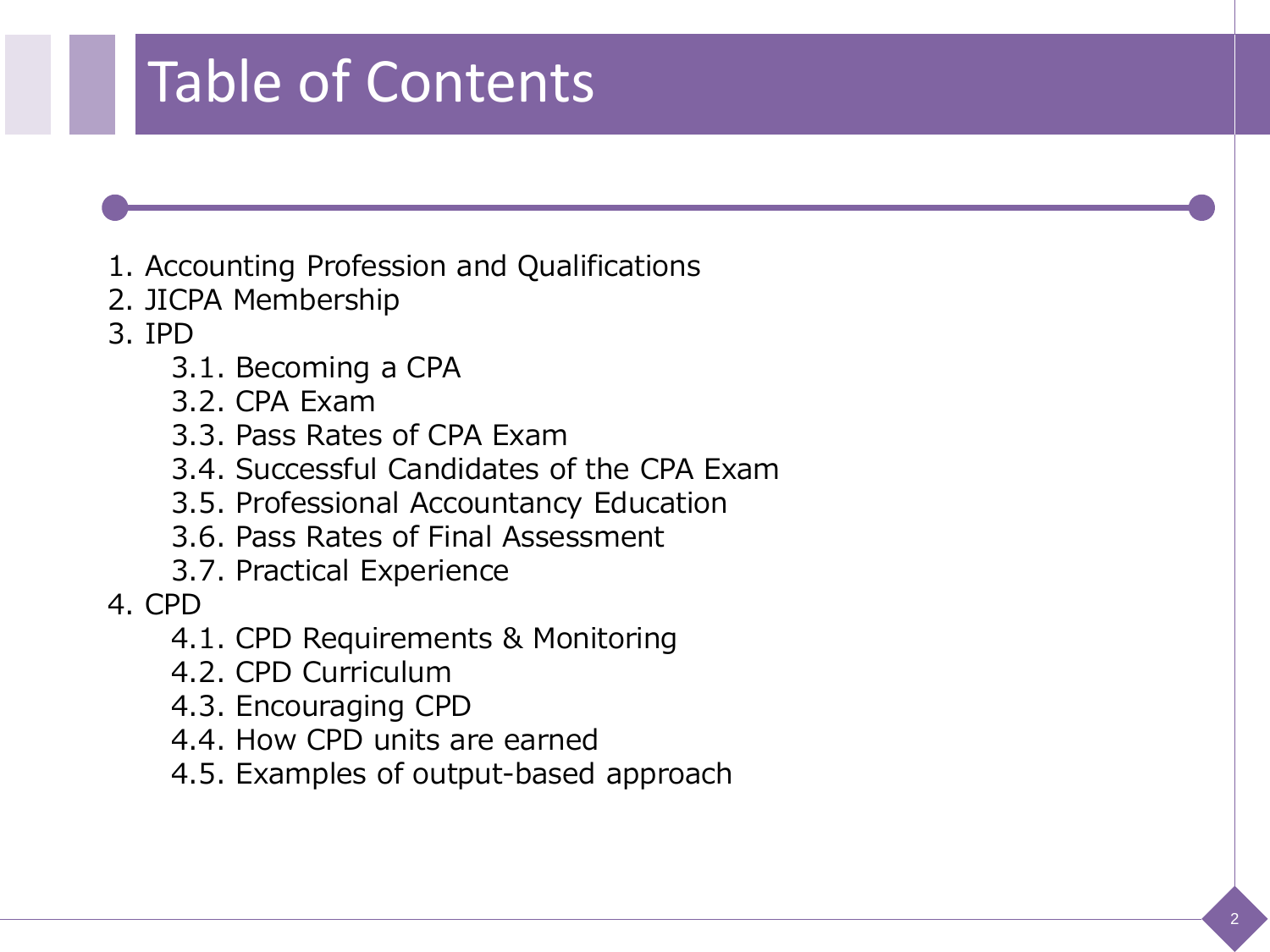#### 1. Accounting Profession and Qualifications

- **Certified Public Accountants (CPA)** The Japanese Institute of Certified Public Accountants (JICPA) is a member body of IFAC. 29,246 are registered at the end of March 2017.
- Certified Public Tax Accountants (CPTA) CPA is eligible to be registered as a CPTA. 76,269 are registered at the end of Oct 2016.
- Other qualifications and examinations:
	- Business Skill Test in Bookkeeping (3 times a year, degrees 1-3), provided by Chamber of Commerce and Industry. 560,000 applicants in total during 2016.
	- Bookkeeping and Accounting Test for International Communication (BATIC), based on IFRS, in English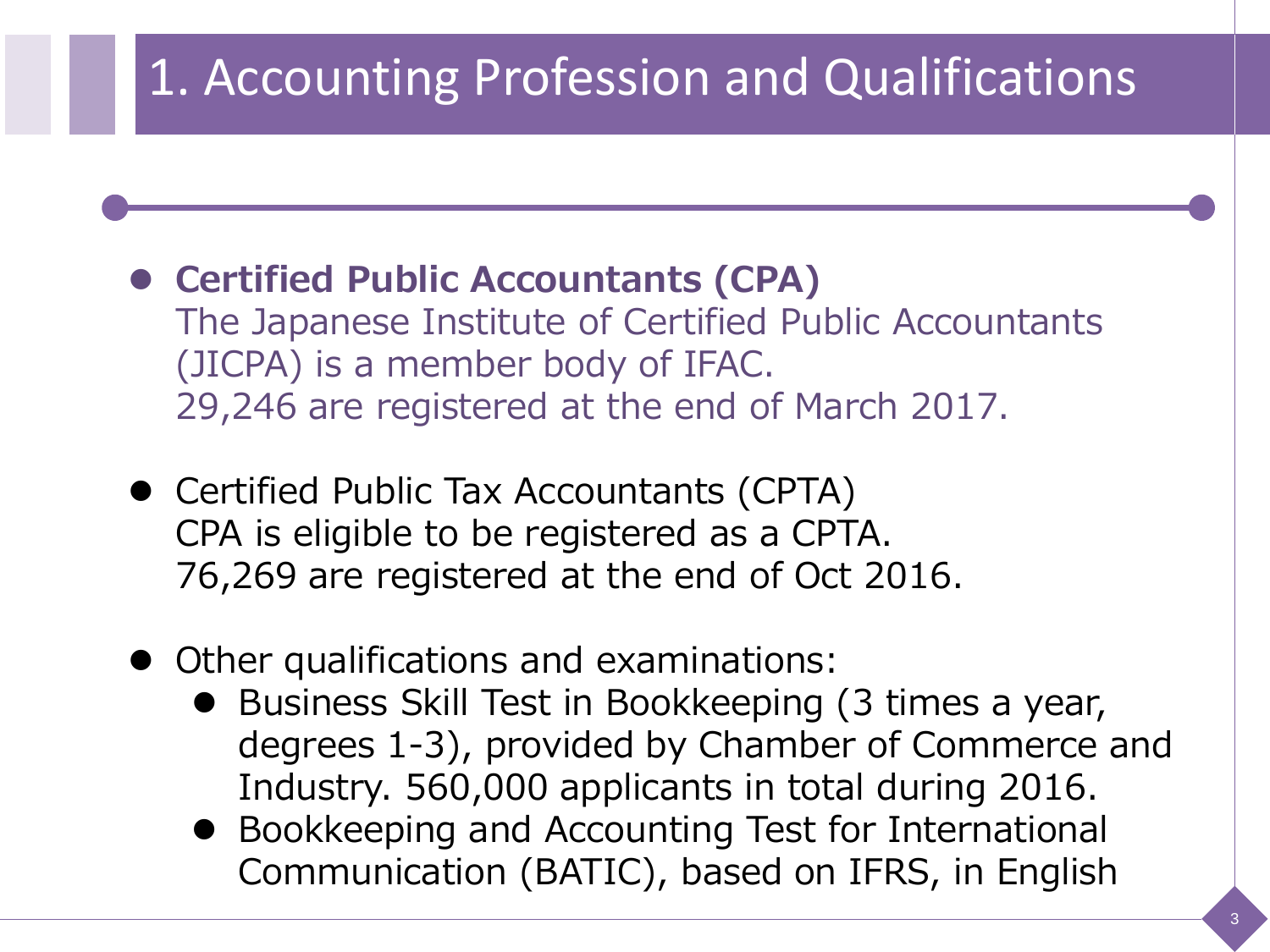## 2. JICPA Membership

| <b>PAO</b>        | <b>Country</b> | <b>Members</b> | <b>Population</b> | One in |
|-------------------|----------------|----------------|-------------------|--------|
| <b>JICPA</b>      | Japan          | 29,246         | 126,980,000       | 4,342  |
| <b>AICPA</b>      | <b>USA</b>     | 412,000        | 321,600,000       | 781    |
| <b>CPA Canada</b> | Canada         | 200,000        | 35,830,000        | 179    |
| <b>ICAEW</b>      | <b>UK</b>      | 144,000        |                   | 452    |
| <b>ICAS</b>       | <b>UK</b>      | 20,000         | 65,110,000        |        |
| <b>CA Ireland</b> | Ireland        | 21,000         | 4,640,000         | 221    |
| <b>HKICPA</b>     | Hong Kong      | 38,000         | 7,310,000         | 192    |
| <b>SAICA</b>      | South Africa   | 40,000         | 54,960,000        | 1,374  |
| <b>IDW</b>        | Germany        | 13,000         | 82,180,000        | 6,322  |

Number of members - <http://www.globalaccountingalliance.com/globalaccountingalliance/Alliance-Members> Population - IMF - World Economic Outlook Databases (2016OCT)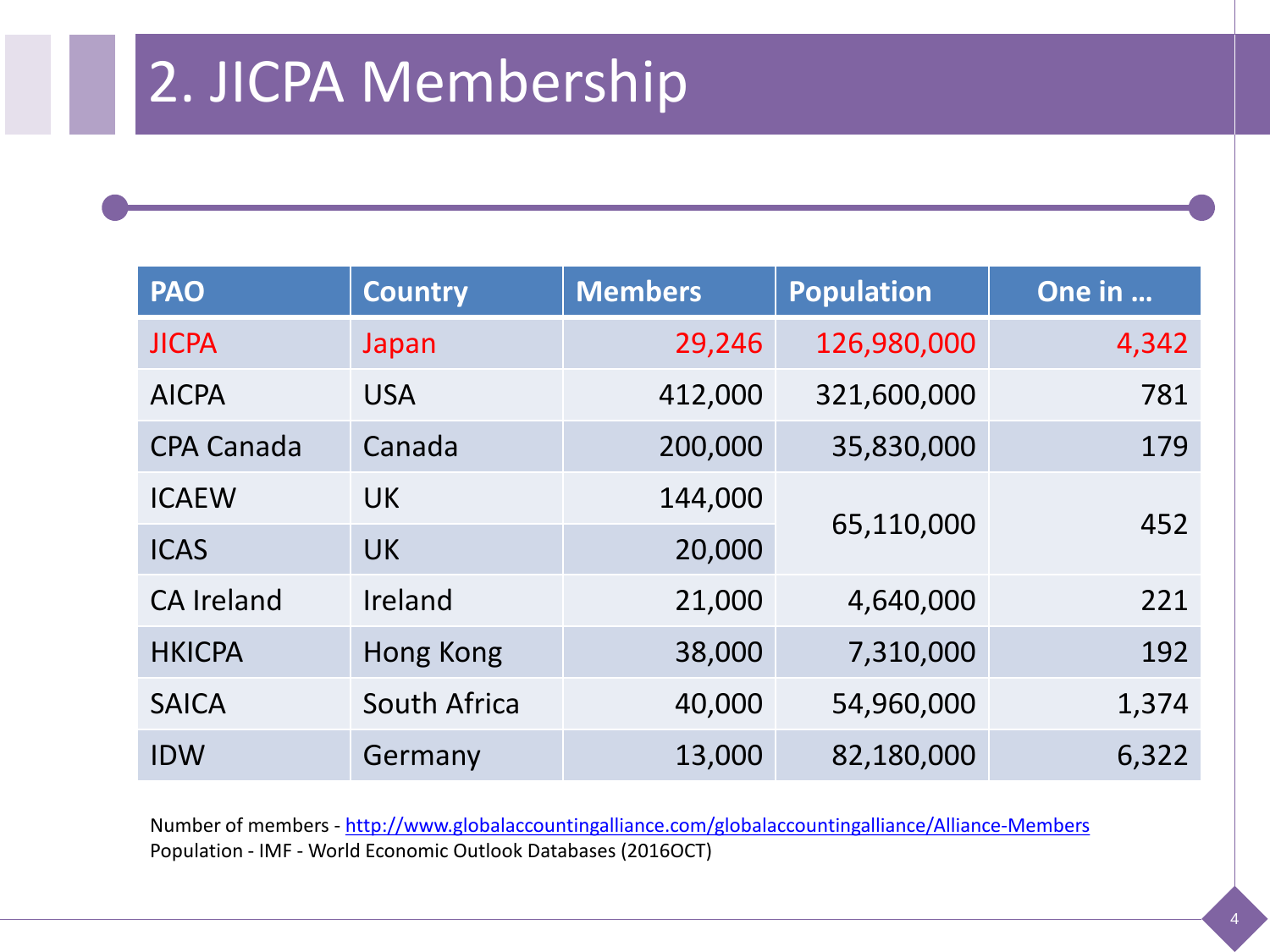#### 2. JICPA Membership





As of 31 March 2017



#### Auditors/Tax Accountants

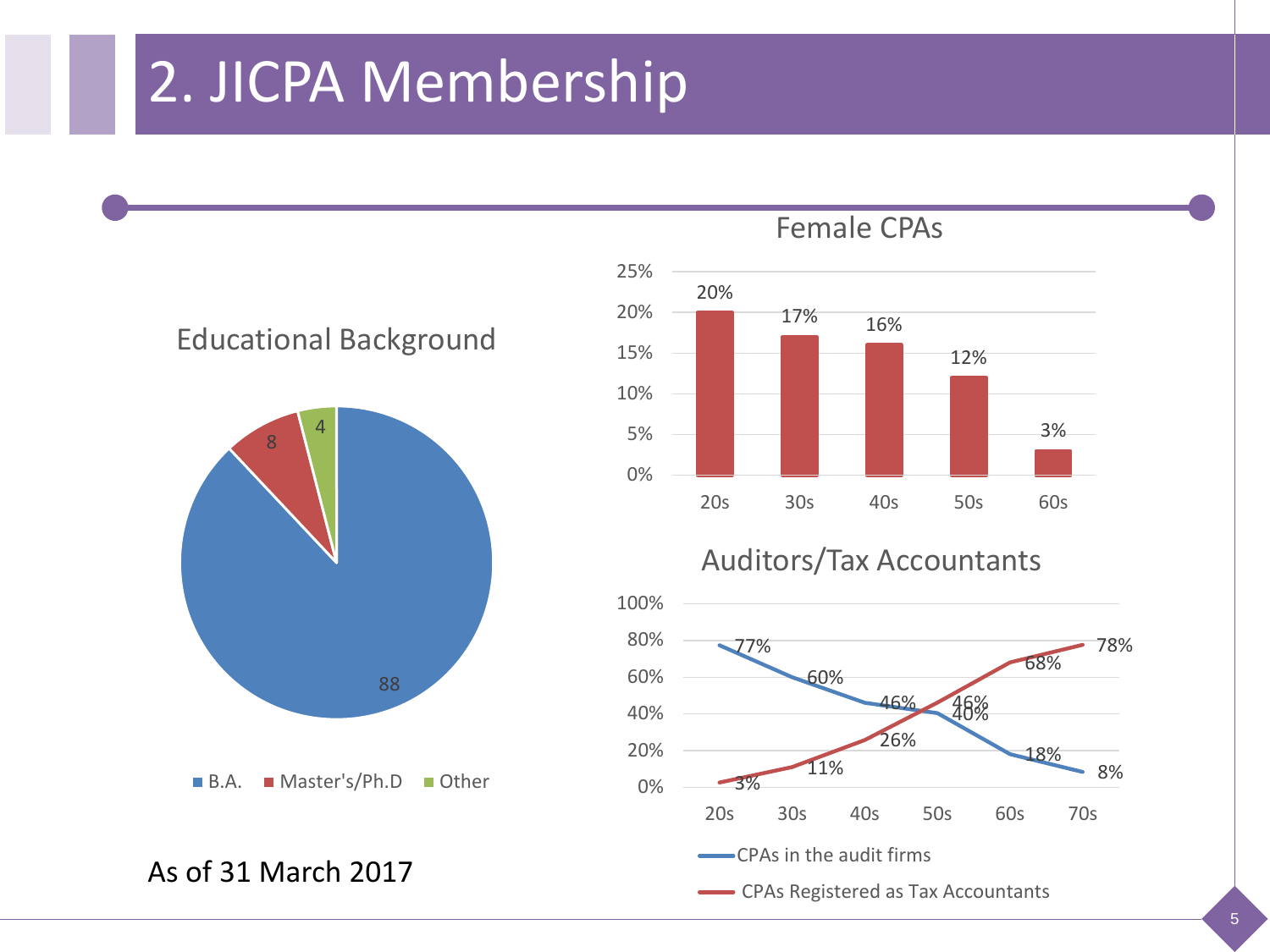# 3. IPD >3.1. Becoming a CPA

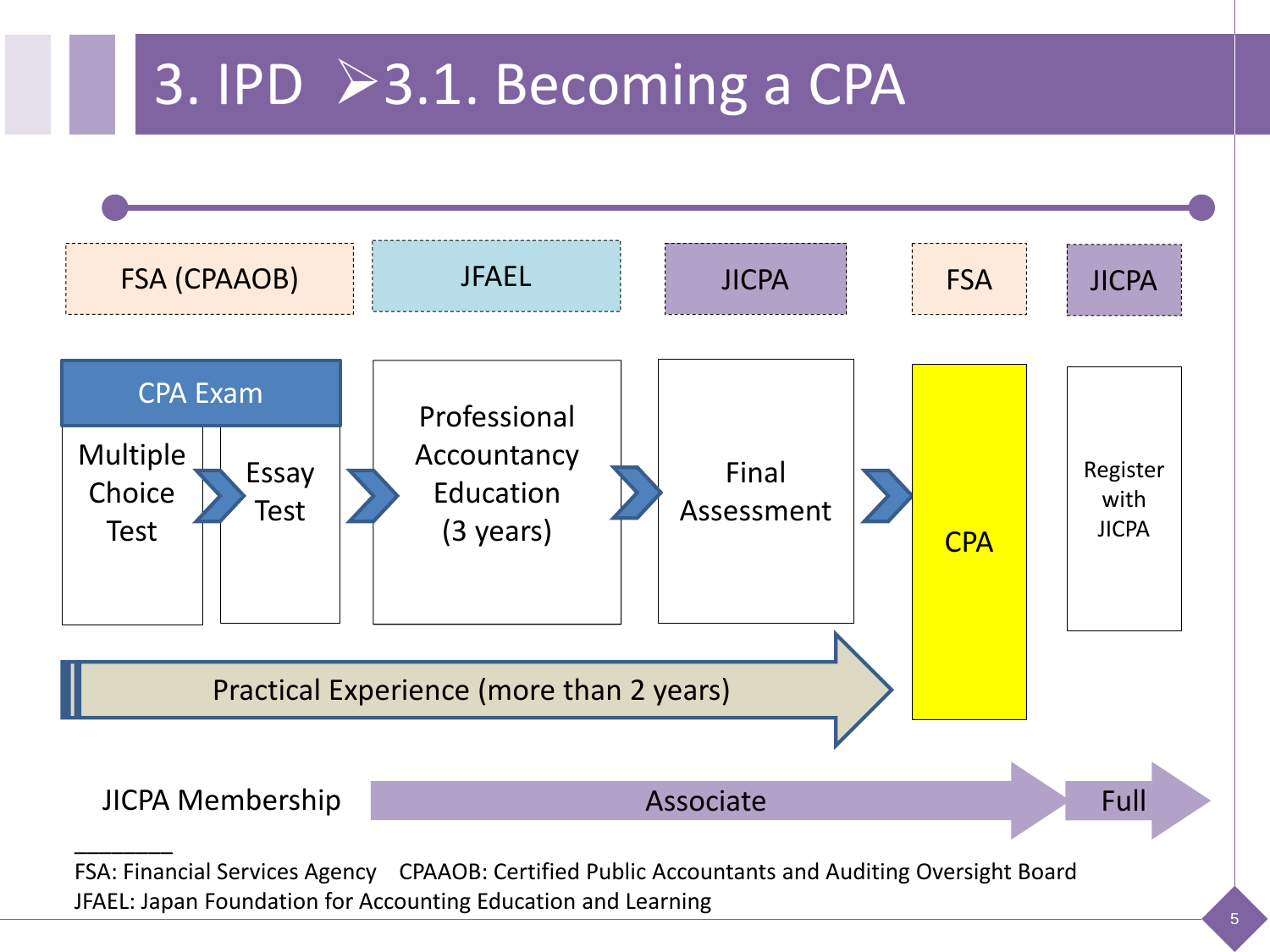

• CPA Exam is open to non-accounting majors

• Subjects and Timetable

|                                   | Date                              | <b>Start</b> | End   | Hour | <b>Subjects</b>               |
|-----------------------------------|-----------------------------------|--------------|-------|------|-------------------------------|
| Multiple<br>Choice<br><b>Test</b> | Sunday,<br>12/6/2015<br>5/29/2016 | 9:30         | 10:30 |      | 1:00 Business law             |
|                                   |                                   | 11:30        | 12:30 |      | 1:00 Managerial accounting    |
|                                   |                                   | 14:00        | 15:00 |      | 1:00 Auditing                 |
|                                   |                                   | 16:00        | 18:00 | 2:00 | Financial accounting and      |
|                                   |                                   |              |       |      | reporting                     |
| Essay<br><b>Test</b>              | Friday,<br>8/19/2016              | 10:30        | 12:30 |      | 2:00 Auditing                 |
|                                   |                                   | 14:30        | 16:30 |      | $2:00$ Tax law                |
|                                   | Saturday,<br>8/20/2016            | 10:30        | 12:30 |      | 2:00 Financial accounting and |
|                                   |                                   | 14:30        | 17:30 | 3:00 | managerial accounting         |
|                                   | Sunday,                           | 10:30        | 12:30 |      | 2:00 Business law             |
|                                   | 8/21/2016                         | 14:30        | 16:30 |      | 2:00 Selective $(*)$          |

(\*) Select one subject from four electives below

■Business administration ■Economics ■Civil code ■Statistics

7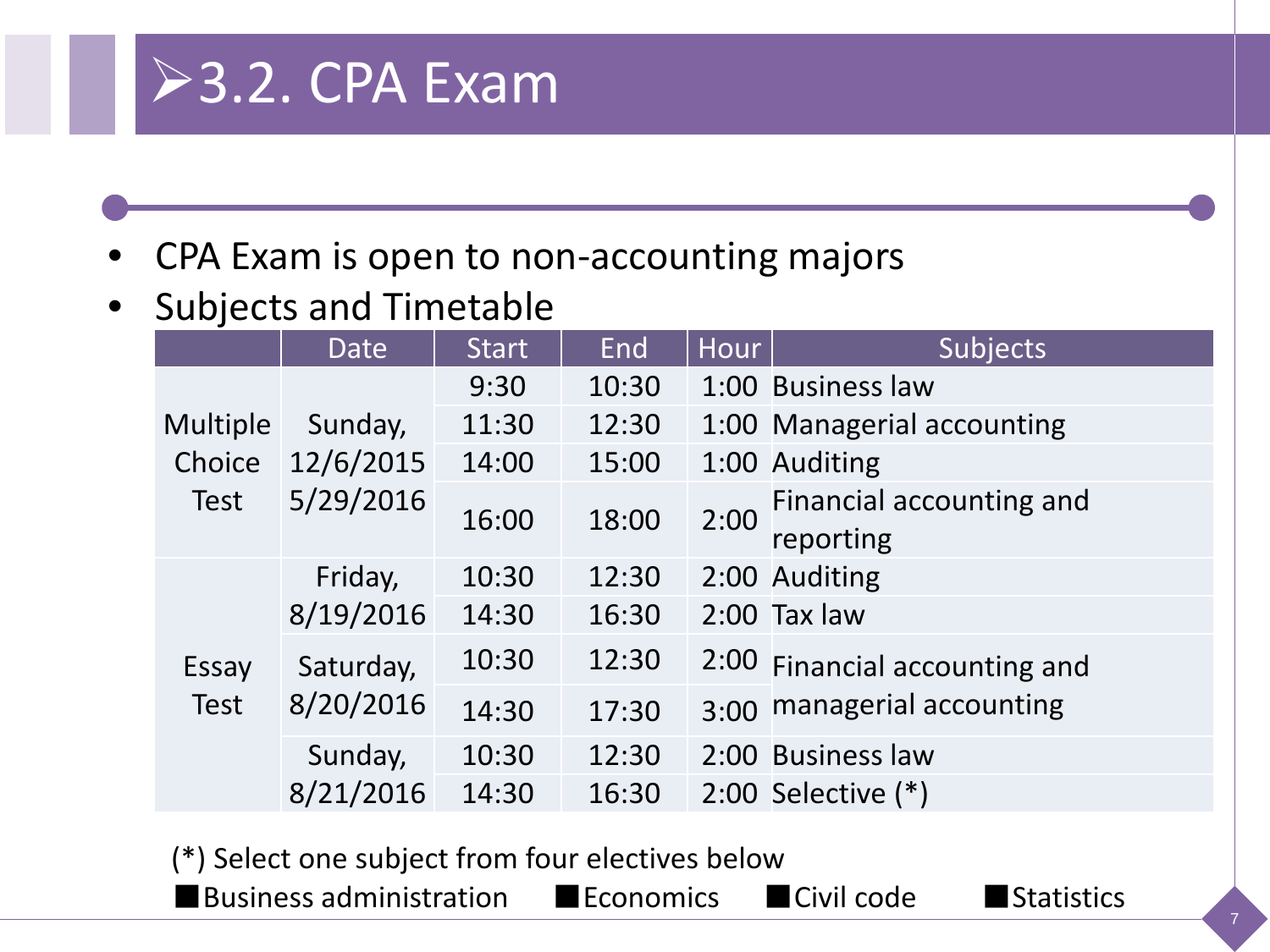#### **≻3.3. Pass Rates of CPA Exam**

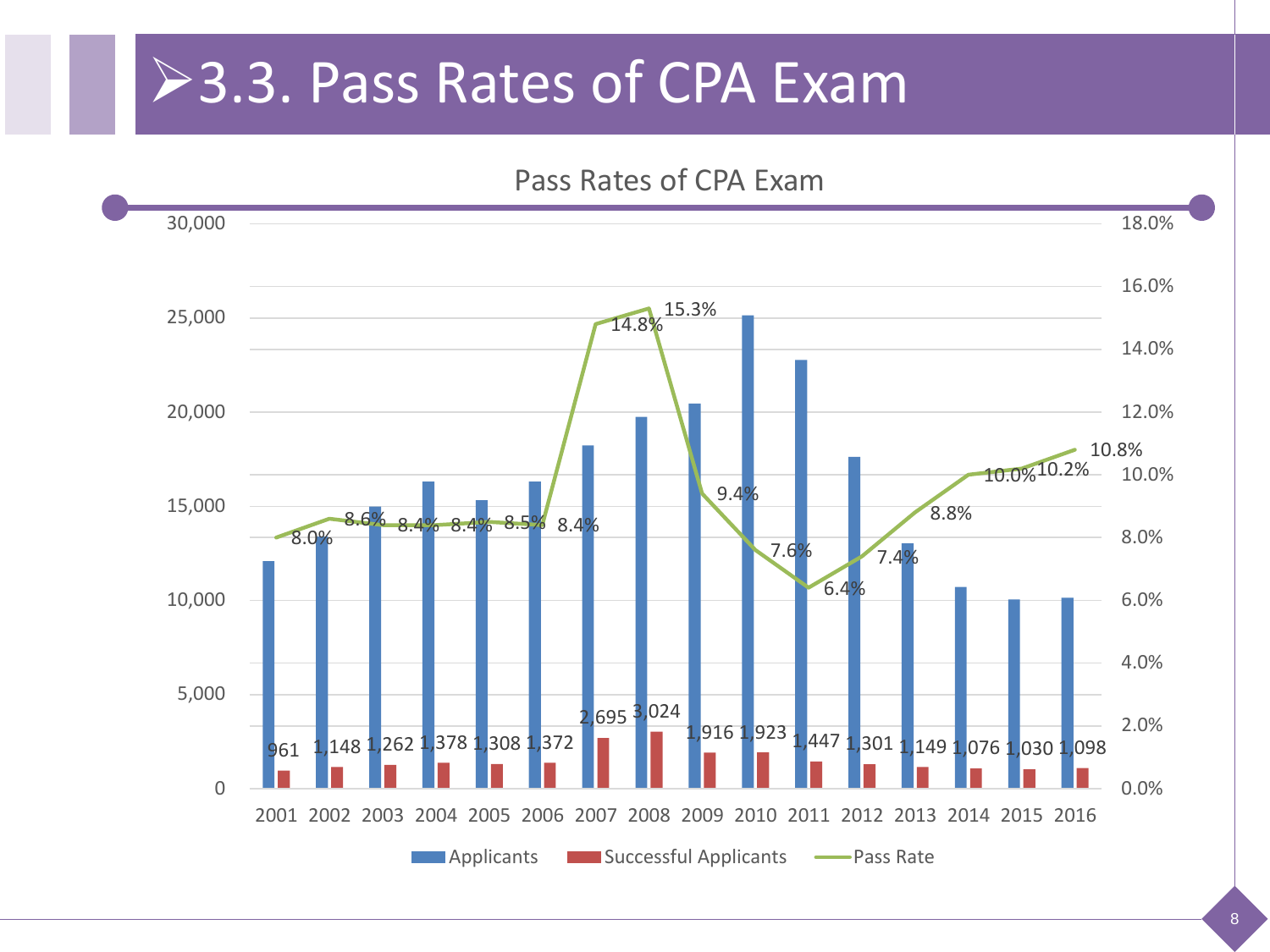# ▶3.4. Successful Candidates of the CPA

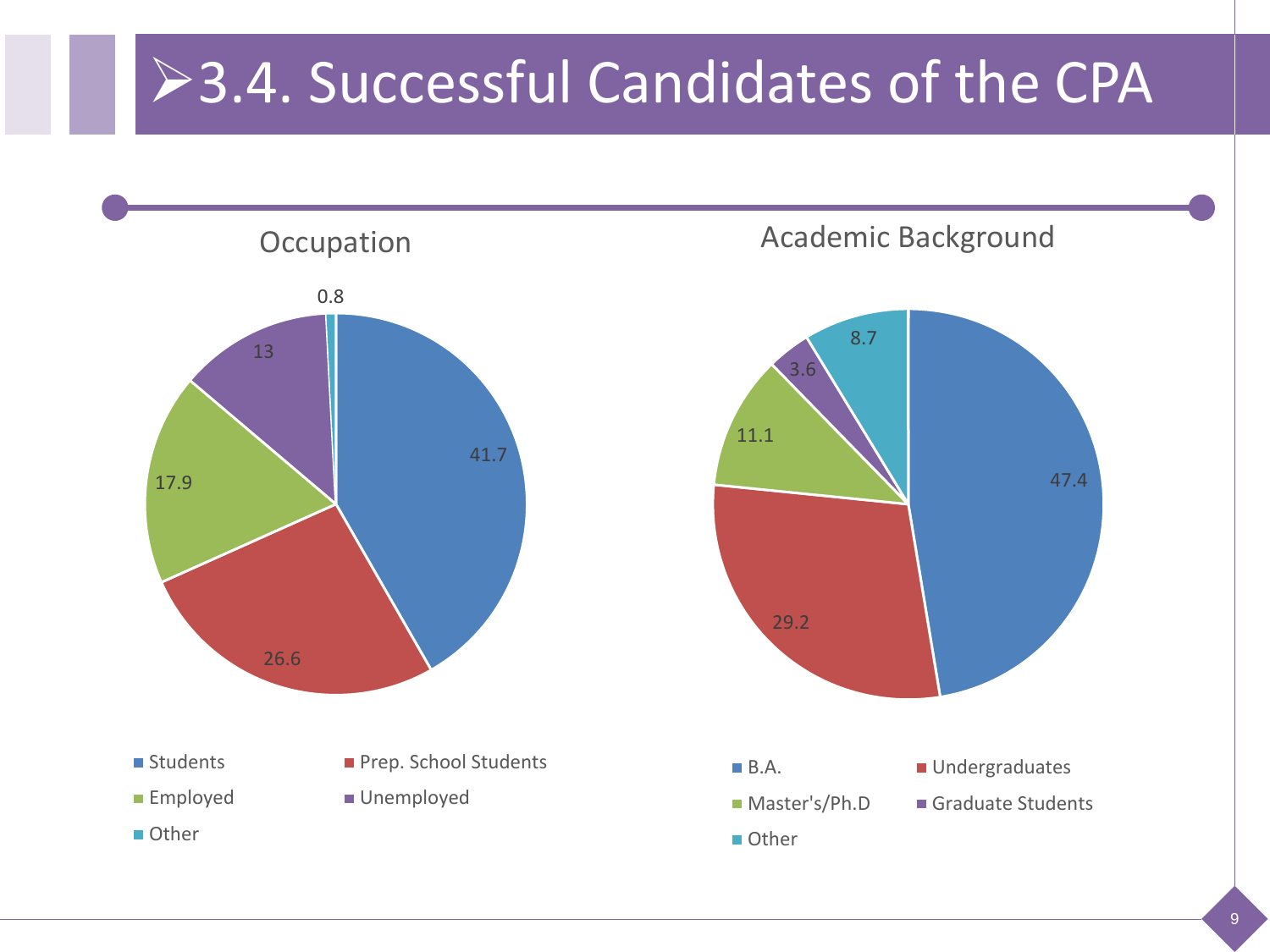## ▶ 3.5. Professional Accountancy Education

- Term: 3 years (can be shortened based on pre-Exam practical experiences)
- Administration: Japan Foundation for Accounting Education and Learning (JFAEL)
- Those who can sit for Final Assessment (given once a year)
	- 1.Lectures 270 credits to be earned
	- 2.Interim assessments 10 interim assessments 60 or more credits in total, and 4 or more credits in each assessment should be earned
	- 3.Subject studies 6 subject studies required 36 or more credits in total, and 4 or more credits in each study
- Costs: JPY 255,000 (approximately USD 2,550), Admission fee JPY 15,000 (USD 150)
- Held mainly in the evening and on Saturdays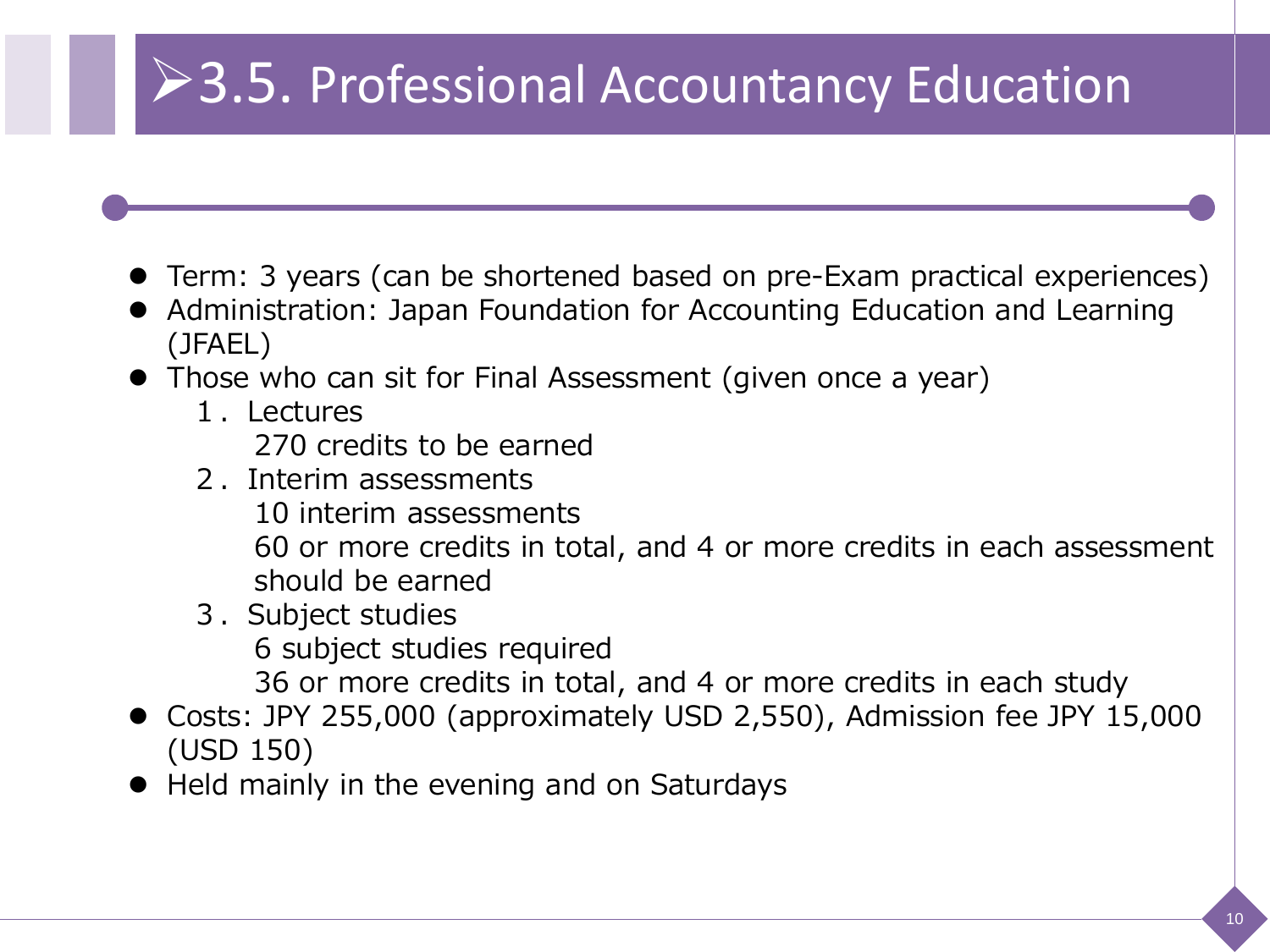### >3.6. Pass Rates of Final Assessment

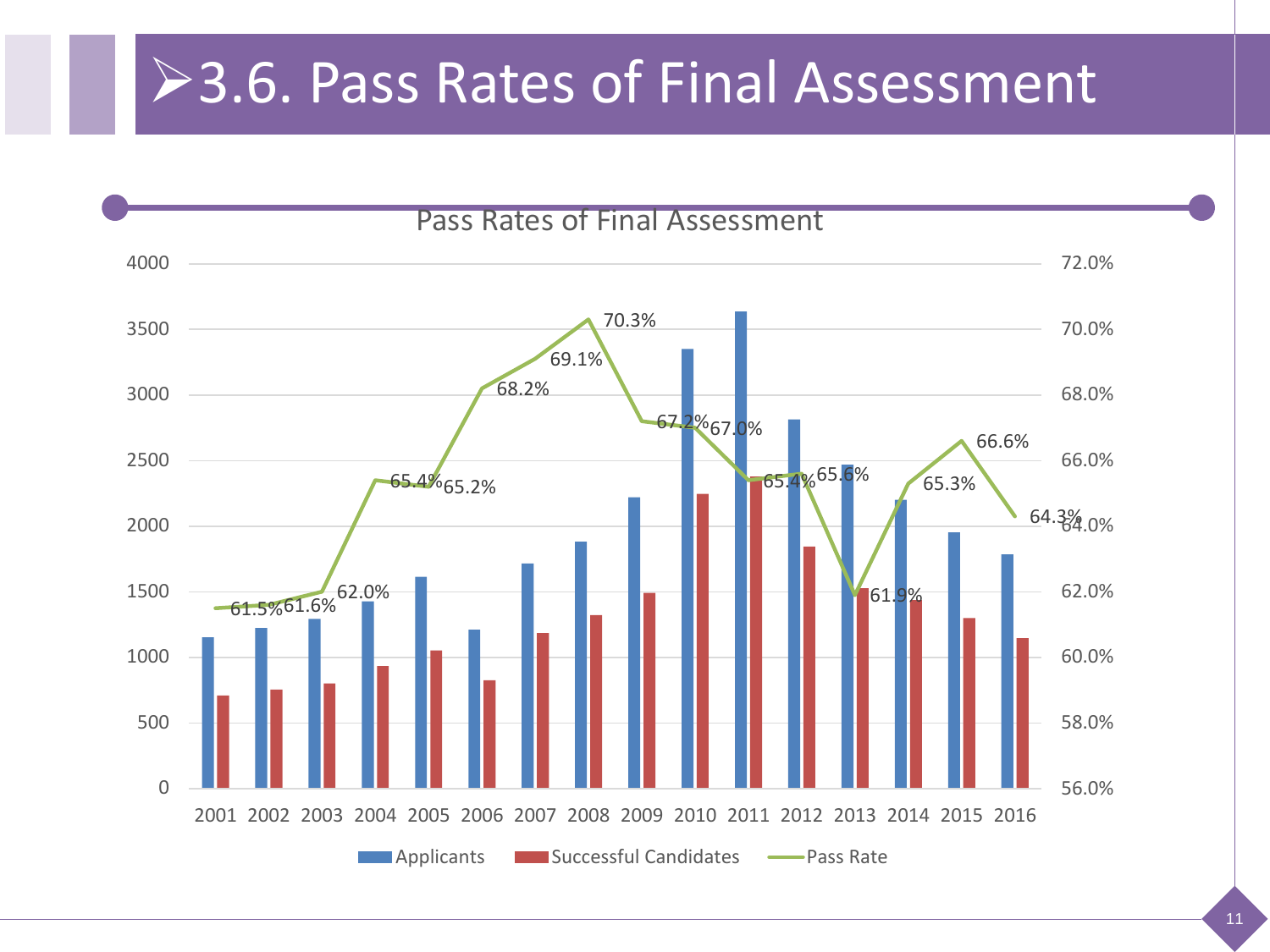# **>3.7. Practical Experience**

- Candidates are required to gain relevant practical experience by working in accounting/audit firms or in industry for a minimum of two years.
- The JICPA provides assistance for candidates in obtaining their positions in firms or businesses.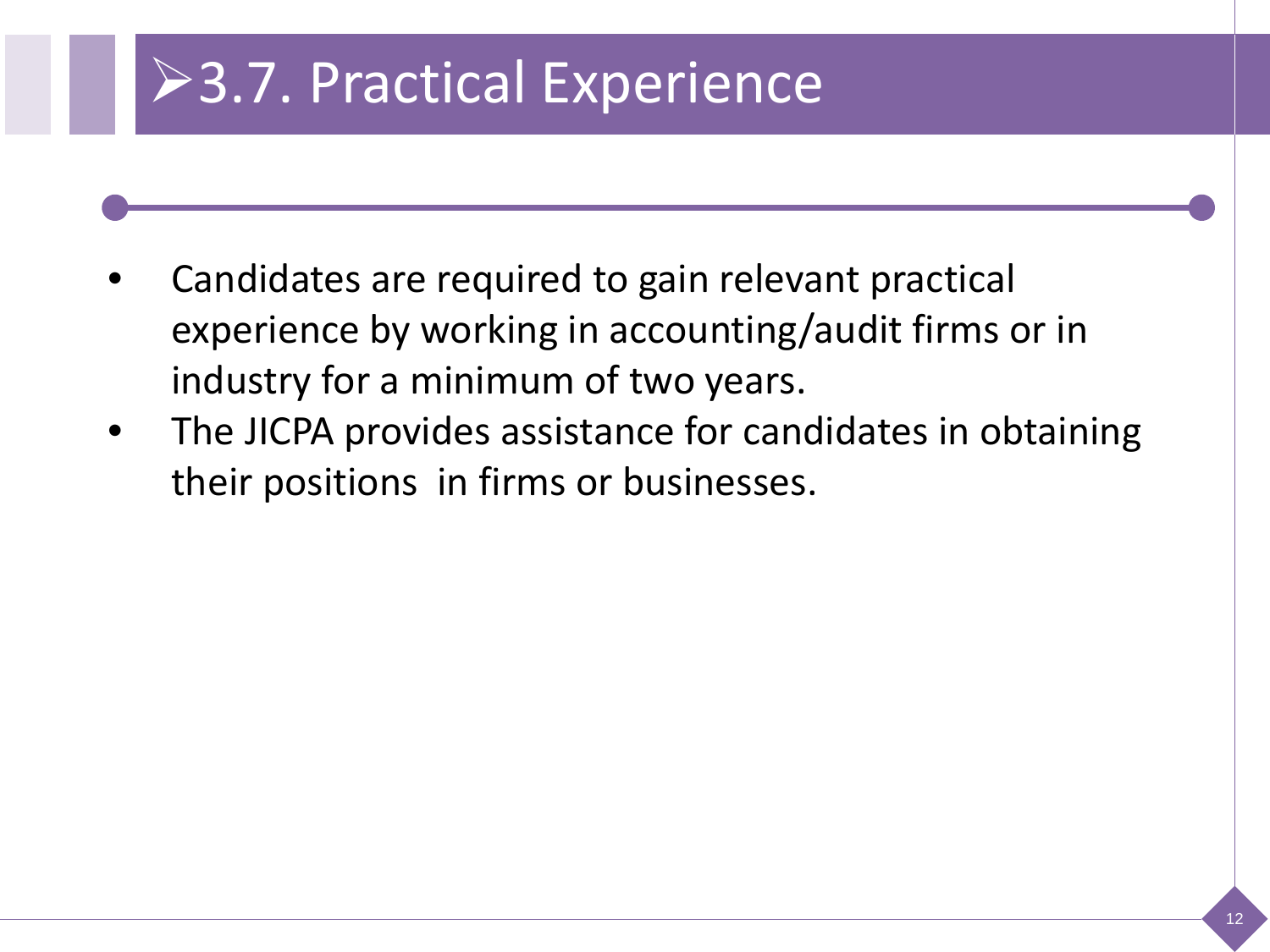## 4. CPD >4.1. CPD Requirements & Monitoring

- Measurement: Input-based approach
	- Complete at least 120 credits in each rolling three-year period; and
	- Complete at least 20 credits in each year
- Mandatory CPE credits
	- $\geq$  2 credits in professional ethics, and 2 credits in tax are mandatory for all CPAs.
	- $\triangleright$  6 credits in auditing, of which 2 credits in fraud case study, for audit practitioners
- CPE fulfilment

Year ended 31 March 2016: 98.6% (Prior year: 98.3%)

- Sanctions if a CPA fails to fulfil:
	- $\triangleright$  Publication of the names of the CPA who did not comply
	- $\triangleright$  Suspension of JICPA membership, and requests to the FSA for administrative sanctions, etc.

\_\_\_\_ CPE: Continuing Professional Education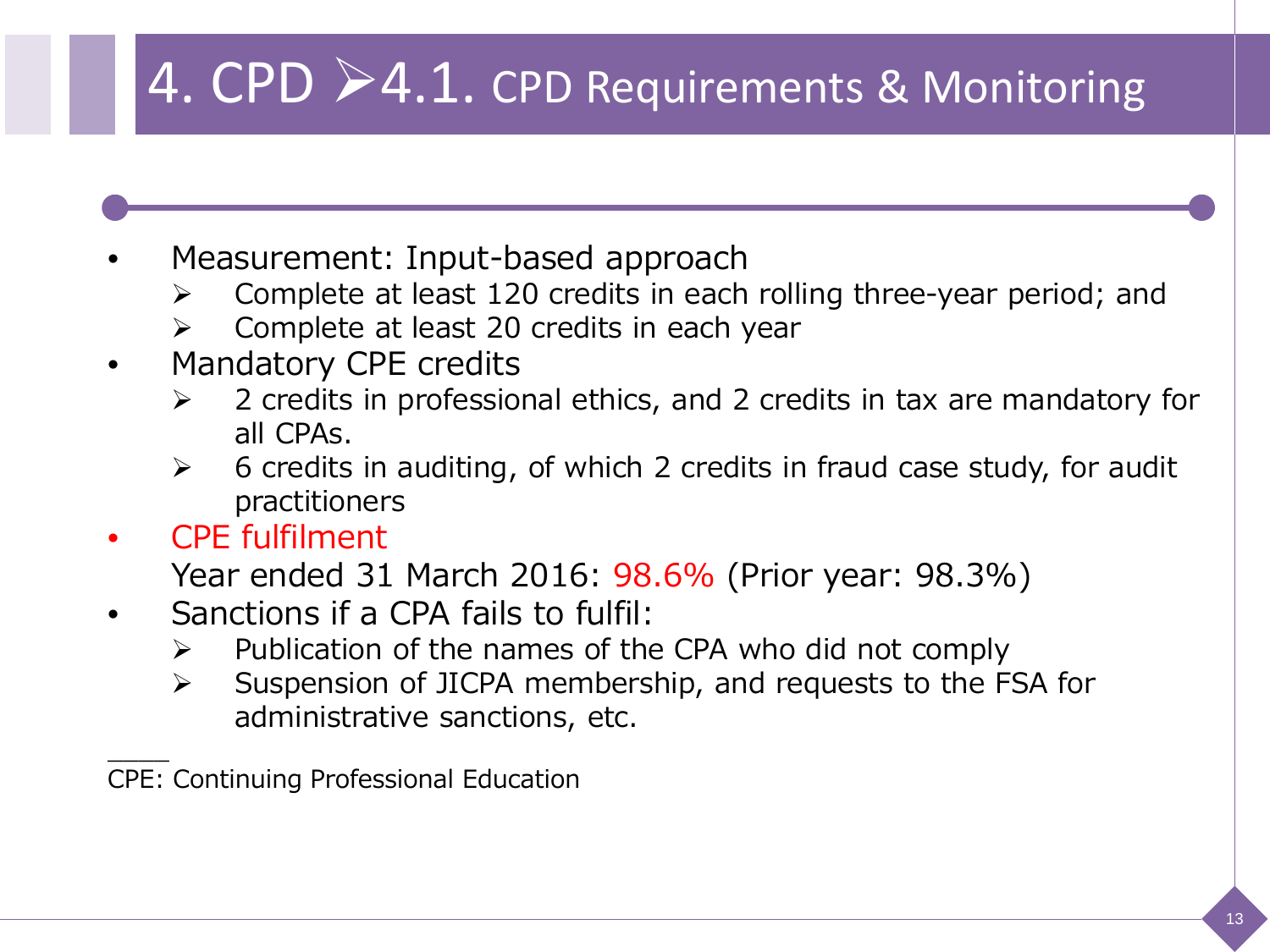# 4.2. CPD Curriculum

- Ethics
- **Accounting**
- Auditing
- Tax
- Consulting
- Skill

"CPE Curriculum" is reviewed annually by the JICPA's "CPE Committee" to incorporate new standards, changes in tax laws, new IT topics, etc.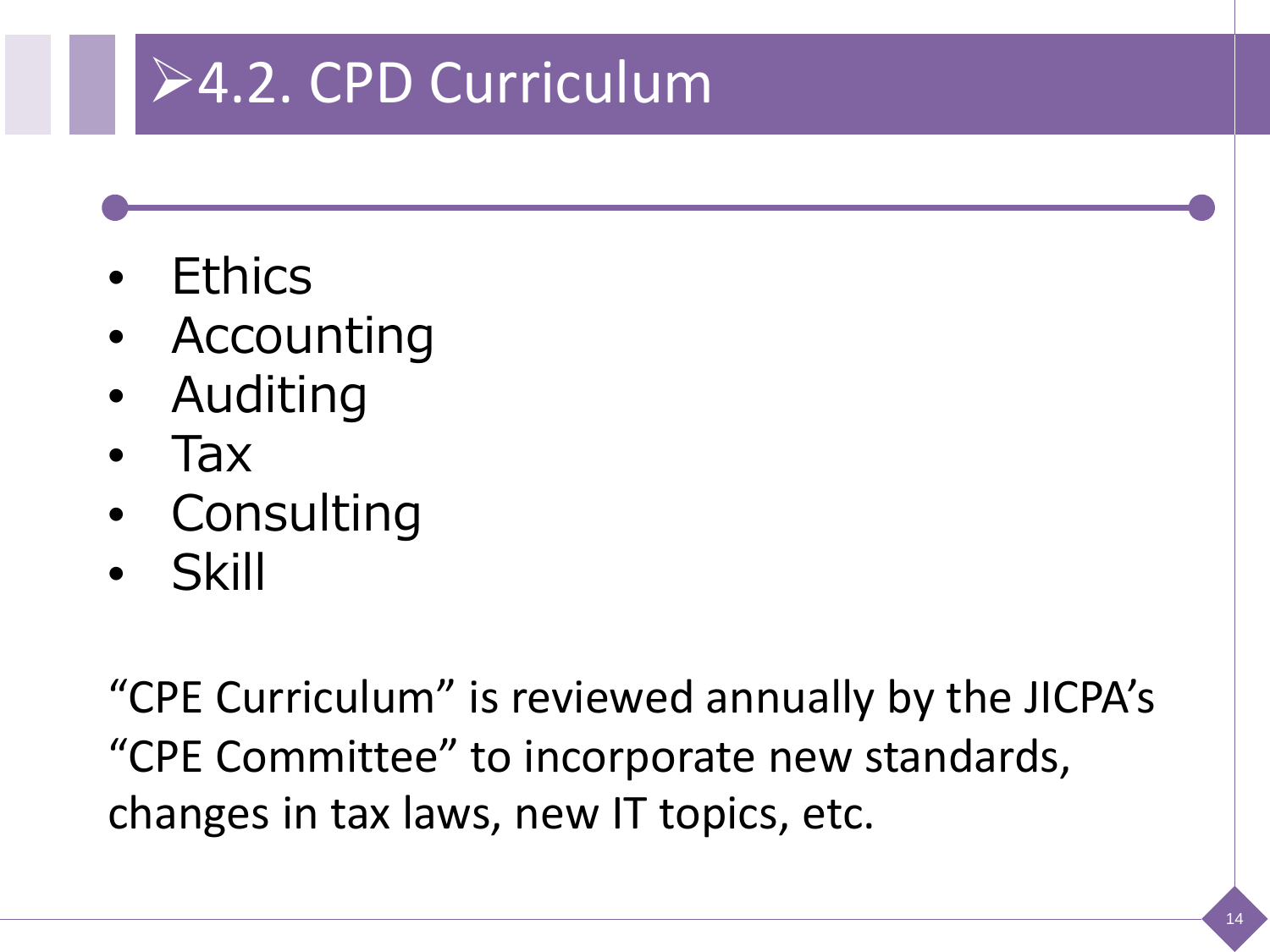#### 4.3. Encouraging CPD

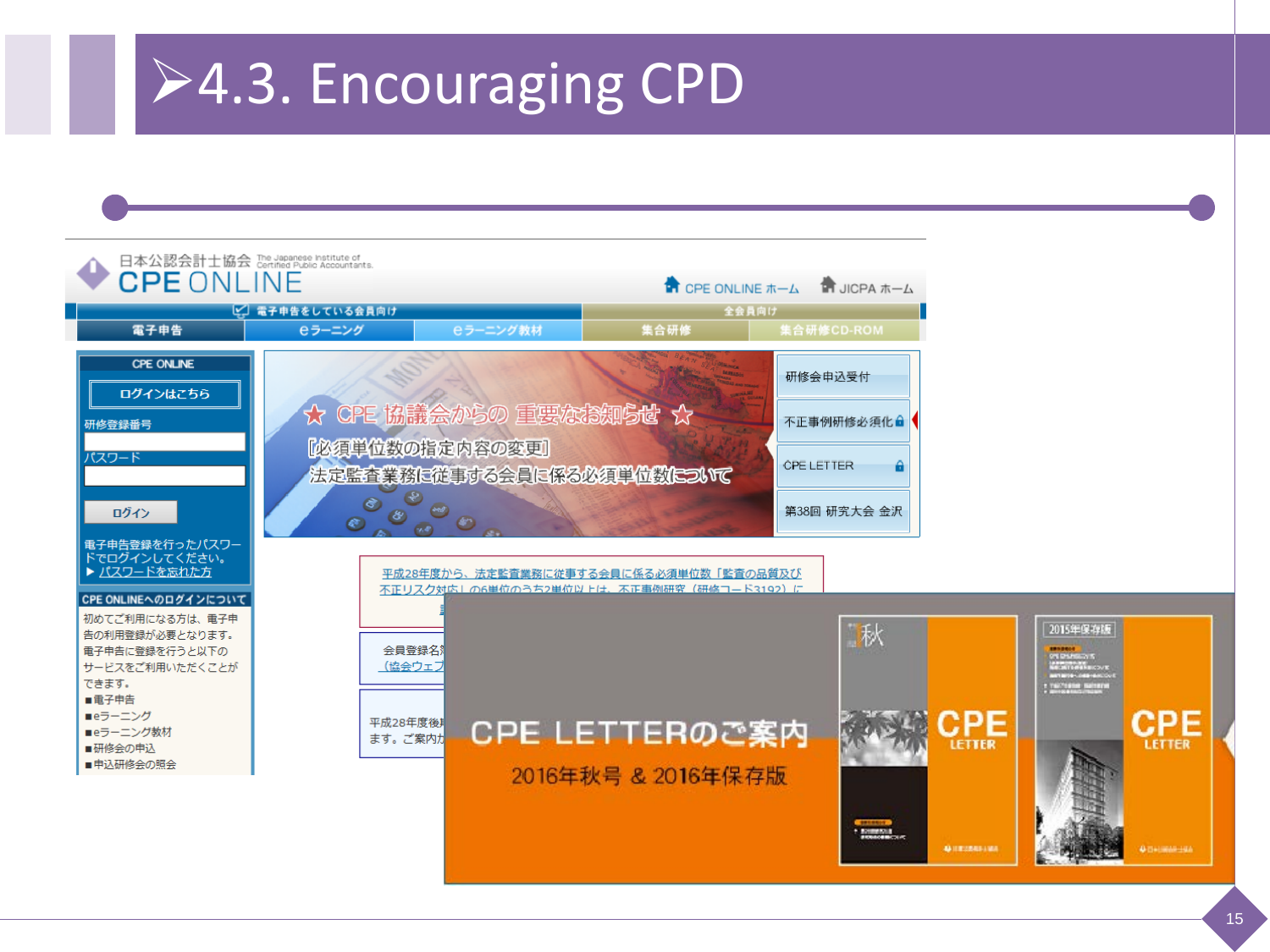#### **≻4.4. How CPD credits are earned**

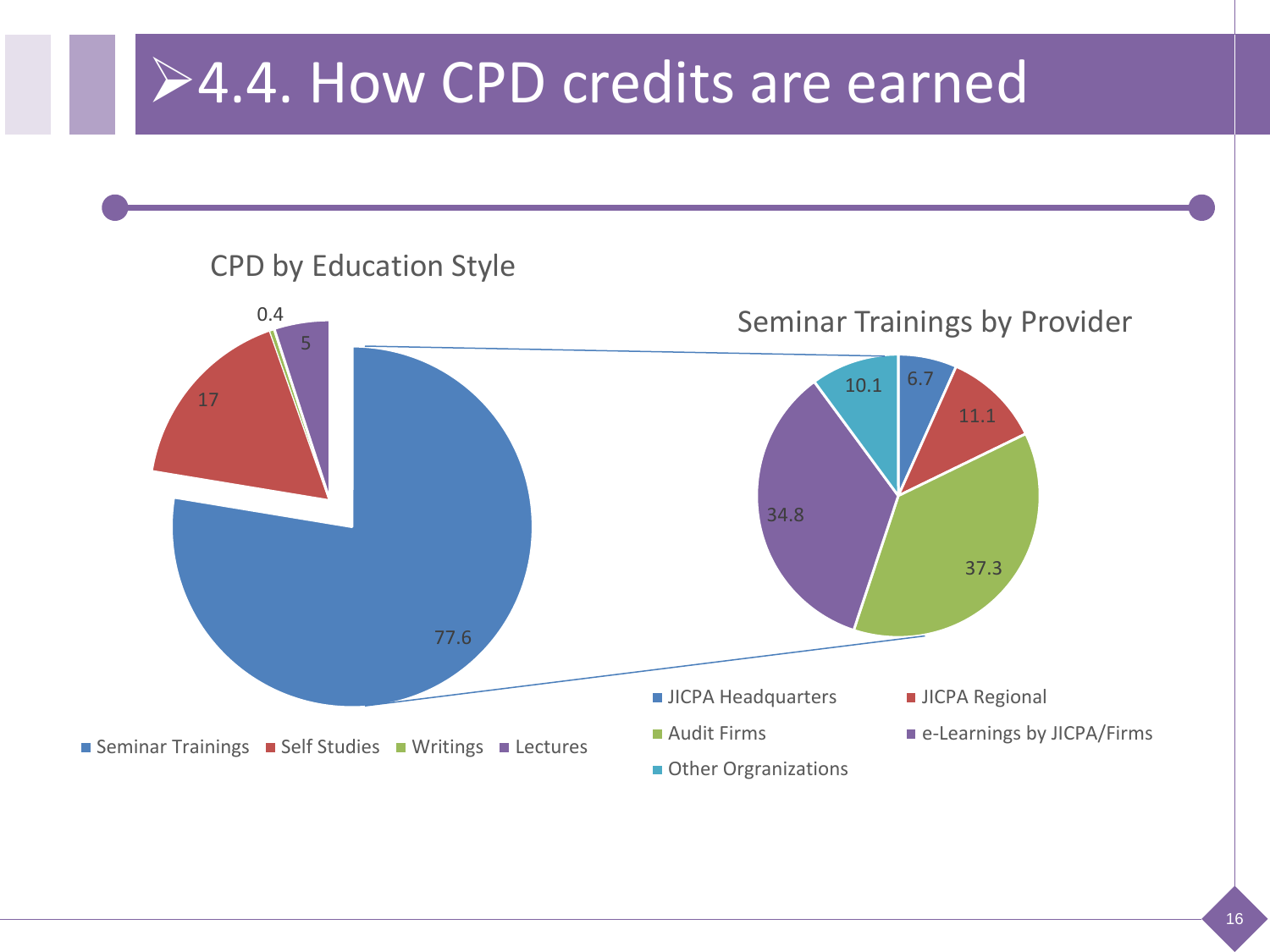## $\geq 4.5$ . Examples of output-based approach

- Short essays are required after selfstudies.
- Multiple-choice tests after e-learnings.
- CPE credits are awarded to outputs, including writing articles and books and giving lectures.
- Audit firms utilize group discussion and presentation after learning activities.